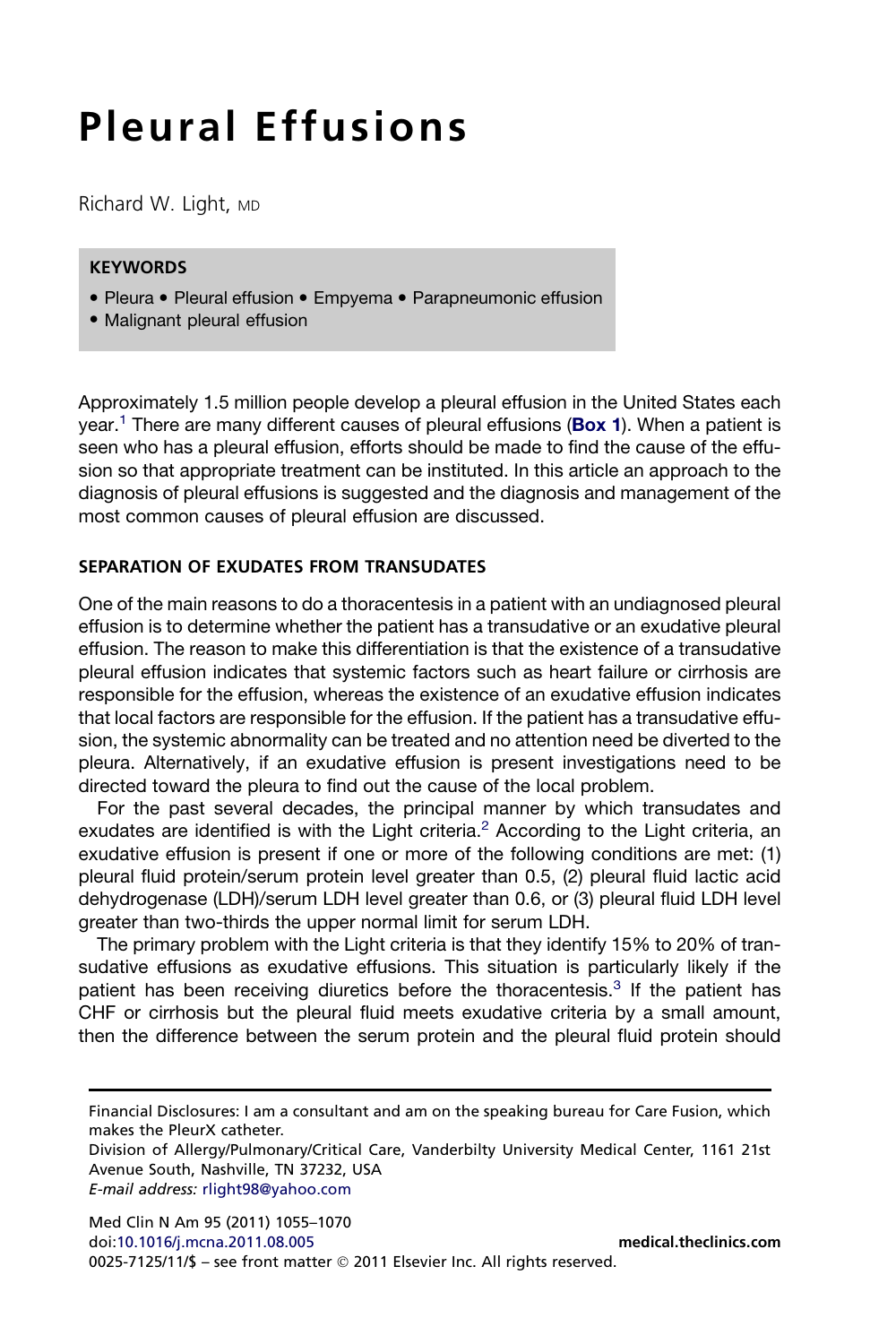<span id="page-1-0"></span>

| Box 1<br>Differential diagnoses of pleural effusion     |
|---------------------------------------------------------|
| 1. Transudative pleural effusions                       |
| a. Congestive heart failure (CHF)                       |
| b. Cirrhosis                                            |
| c. Nephrotic syndrome                                   |
| d. Superior vena caval obstruction                      |
| e. Fontan procedure                                     |
| f. Urinothorax                                          |
| g. Peritoneal dialysis                                  |
| h. Glomerulonephritis                                   |
| i. Myxedema                                             |
| j. Cerebrospinal fluid leak to pleura                   |
| k. Hypoalbuminemia                                      |
| 2. Exudative pleural effusions                          |
| a. Neoplastic diseases                                  |
| i. Metastatic disease                                   |
| ii. Mesothelioma                                        |
| iii. Body cavity lymphoma                               |
| iv. Pyothorax-associated lymphoma                       |
| b. Infectious diseases                                  |
| i. Bacterial infections                                 |
| ii. Tuberculosis                                        |
| iii. Fungal infections                                  |
| iv. Parasitic infections                                |
| v. Viral infections                                     |
| c. Pulmonary embolization                               |
| d. Gastrointestinal disease                             |
| i. Pancreatic disease                                   |
| ii. Subphrenic abscess                                  |
| iii. Intrahepatic abscess                               |
| iv. Intrasplenic abscess                                |
| v. Esophageal perforation                               |
| vi. Postabdominal surgery                               |
| vii. Diaphragmatic hernia                               |
| viii. Endoscopic variceal sclerosis                     |
| ix. Postliver transplant                                |
| e. Heart diseases                                       |
| i. Postcoronary artery bypass graft (post-CABG) surgery |

ii. Postcardiac injury (Dressler) syndrome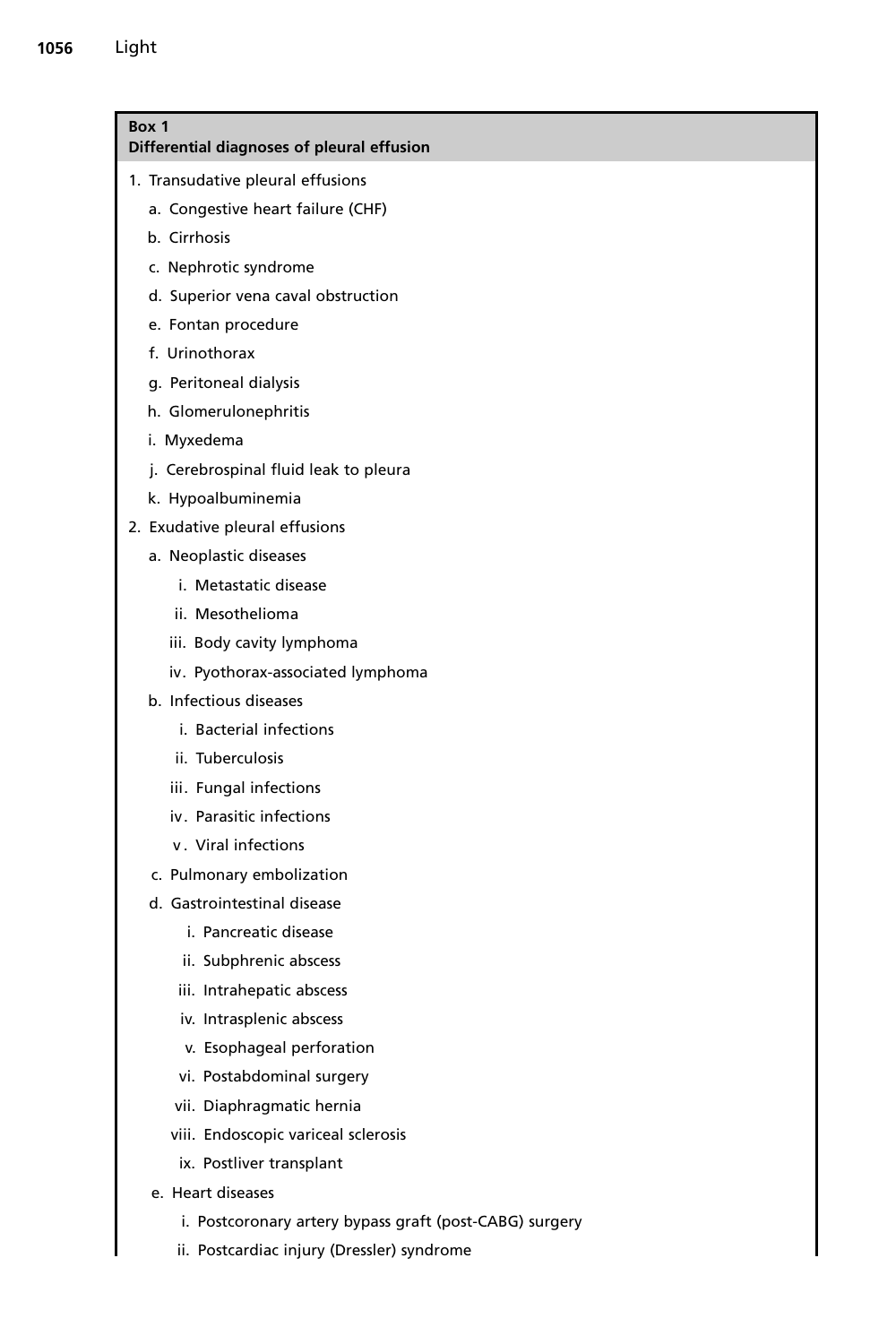- iii. Pericardial disease
- iv. Pulmonary vein stenosis postcatheter ablation of atrial fibrillation
- f. Obstetric and gynecologic disease
	- i. Ovarian hyperstimulation syndrome
	- ii. Fetal pleural effusion
	- iii. Postpartum pleural effusion
	- iv. Meigs syndrome
	- v. Endometriosis
- g. Collagen vascular diseases
	- i. Rheumatoid pleuritis
	- ii. Systemic lupus erythematosus
	- iii. Drug-induced lupus
	- iv. Immunoblastic lymphadenopathy
	- v. Sjögren syndrome
	- vi. Familial Mediterranean fever
	- vii. Churg-Strauss syndrome
	- viii. Wegener granulomatosis
- h. Drug-induced pleural disease
	- i. Nitrofurantoin
	- ii. Dantrolene
	- iii. Methysergide
	- iv. Ergot drugs
	- v. Amiodarone
	- vi. Interleukin 2
	- vii. Procarbazine
	- viii. Methotrexate
	- ix. Clozapine
- i. Miscellaneous diseases and conditions
	- i. Asbestos exposure
	- ii. Postlung transplant
	- iii. Postbone marrow transplant
	- iv. Yellow nail syndrome
	- v. Sarcoidosis
	- vi. Uremia
	- vii. Trapped lung
	- viii. Therapeutic radiation exposure
		- ix. Drowning
		- x. Amyloidosis
		- xi. Milk of calcium pleural effusion
	- xii. Electrical burns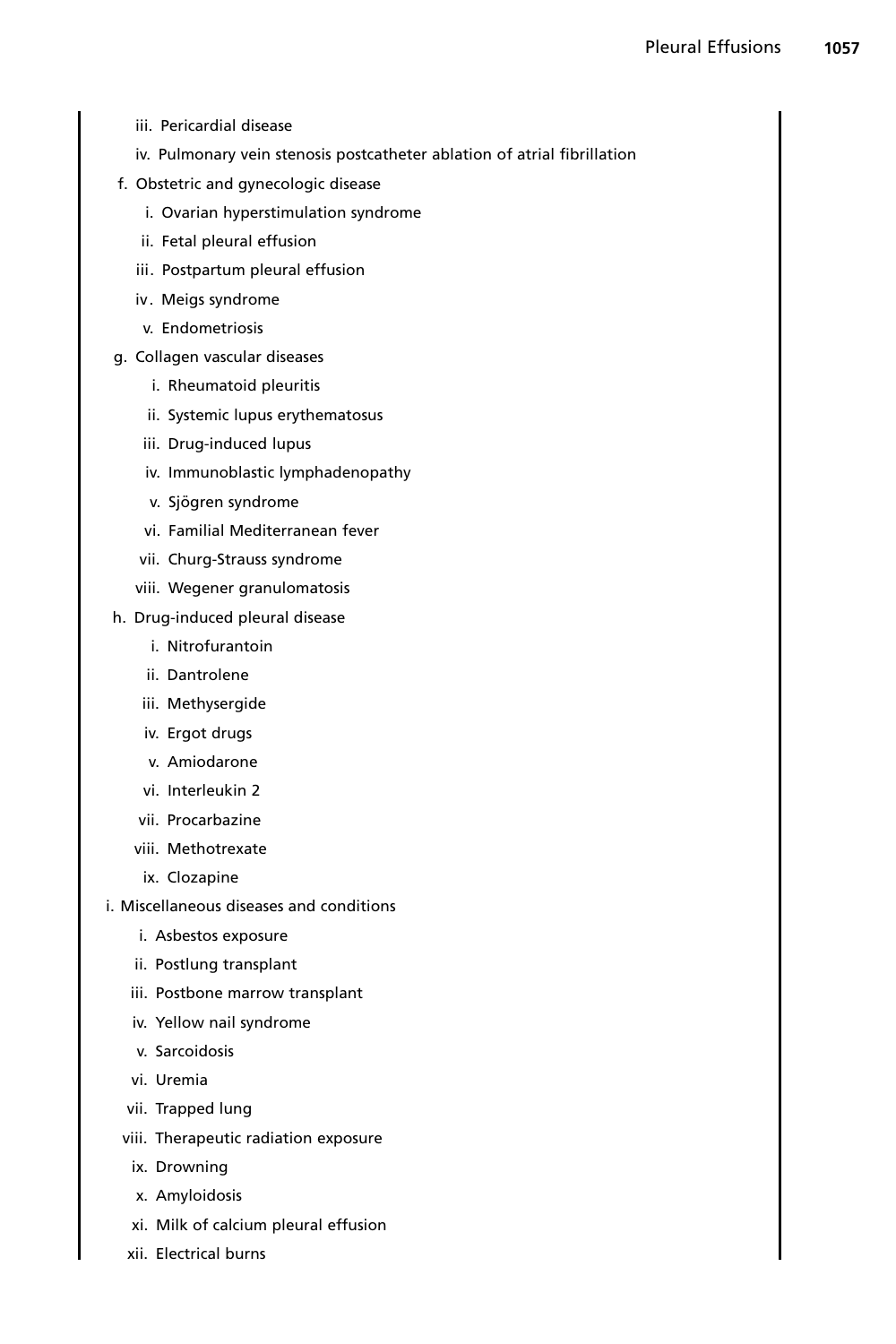- xiii. Extramedullary hematopoiesis
- xiv. Rupture of mediastinal cyst
- xv. Acute respiratory distress syndrome
- xvi. Whipple disease
- xvii. Iatrogenic pleural effusions
- j. Hemothorax
- k. Chylothorax
- l. Pseudochylothorax

be measured. If this difference is greater than 3.1 gm/dL, then the patient in all probability has a transudative pleural effusion.[4](#page-12-0)

CHF is by far the leading cause of transudative pleural effusions. In recent years it has been shown that levels of N-terminal probrain natriuretic peptide (NT-proBNP) are increased in the pleural fluid and serum of patients with CHF.<sup>[5](#page-13-0)</sup> Levels more than 1[5](#page-13-0)00 pg/mL in either the serum or the pleural fluid are virtually diagnostic of  $CHF<sup>5</sup>$ The levels of NT-proBNP are virtually identical in the pleural fluid and the serum.<sup>[6](#page-13-0)</sup> It has been shown that the pleural fluid BNP levels are less accurate than the pleural fluid NT-proBNP in identifying patients with CHF, although a BNP level of 115 pg/mL does identify most patients with CHF.<sup>[7](#page-13-0)</sup>

#### Routine Tests on Pleural Fluid

In addition to measuring the protein and LDH levels in the pleural fluid to differentiate transudates and exudates, the following tests are recommended on the pleural fluid<sup>[8](#page-13-0)</sup>: description of the fluid; cell count and differential; glucose; pH particularly if the patient has a parapneumonic effusion; cytology; smears and cultures for bacteria, mycobacteria, and fungi; and adenosine deaminase (ADA) if tuberculous pleuritis is in the differential.

The appearance of the pleural fluid should always be noted. If it is very cloudy or milky, then it should be centrifuged. A clear supernatant indicates that the cloudiness is caused by cells or debris and the patient probably has an empyema. If cloudiness persists after centrifugation, the cloudiness is caused by a high lipid level in the pleural fluid and the patient has a chylothorax or a pseudochylothorax. If the fluid looks very bloody, a hematocrit should be obtained on the pleural fluid. A hemothorax is present if the pleural hematocrit exceeds 50% of the peripheral hematocrit.

Most transudates have a nucleated cell count less than 1000/mm<sup>3</sup>, whereas most exudates have a nucleated cell count more than 1000/mm<sup>3</sup>. The cell count in empyemas is frequently low because the sediment is caused by debris and dead cells. The cells in the pleural space are classified as neutrophils, small lymphocytes, other mononuclear cells, and eosinophils.<sup>[1](#page-12-0)</sup> The presence of predominantly neutrophils indicates that the pleural process is acute. If the presumptive diagnosis is a parapneumonic effusion and there are not predominantly neutrophils in the pleural fluid, an alternate diagnosis should be sought. The presence of predominantly small lymphocytes in the pleural fluid suggests pleural tuberculosis, malignancy, or a post-CABG surgery pleural effusion. Eosinophilic pleural effusions have more than 10% eosino-phils and are most commonly idiopathic or caused by malignancy.<sup>[9,10](#page-13-0)</sup>

A low pleural fluid glucose (<60 mg/dL) indicates that the pleural effusion is probably caused by 1 of the following 4 entities: complicated parapneumonic effusion,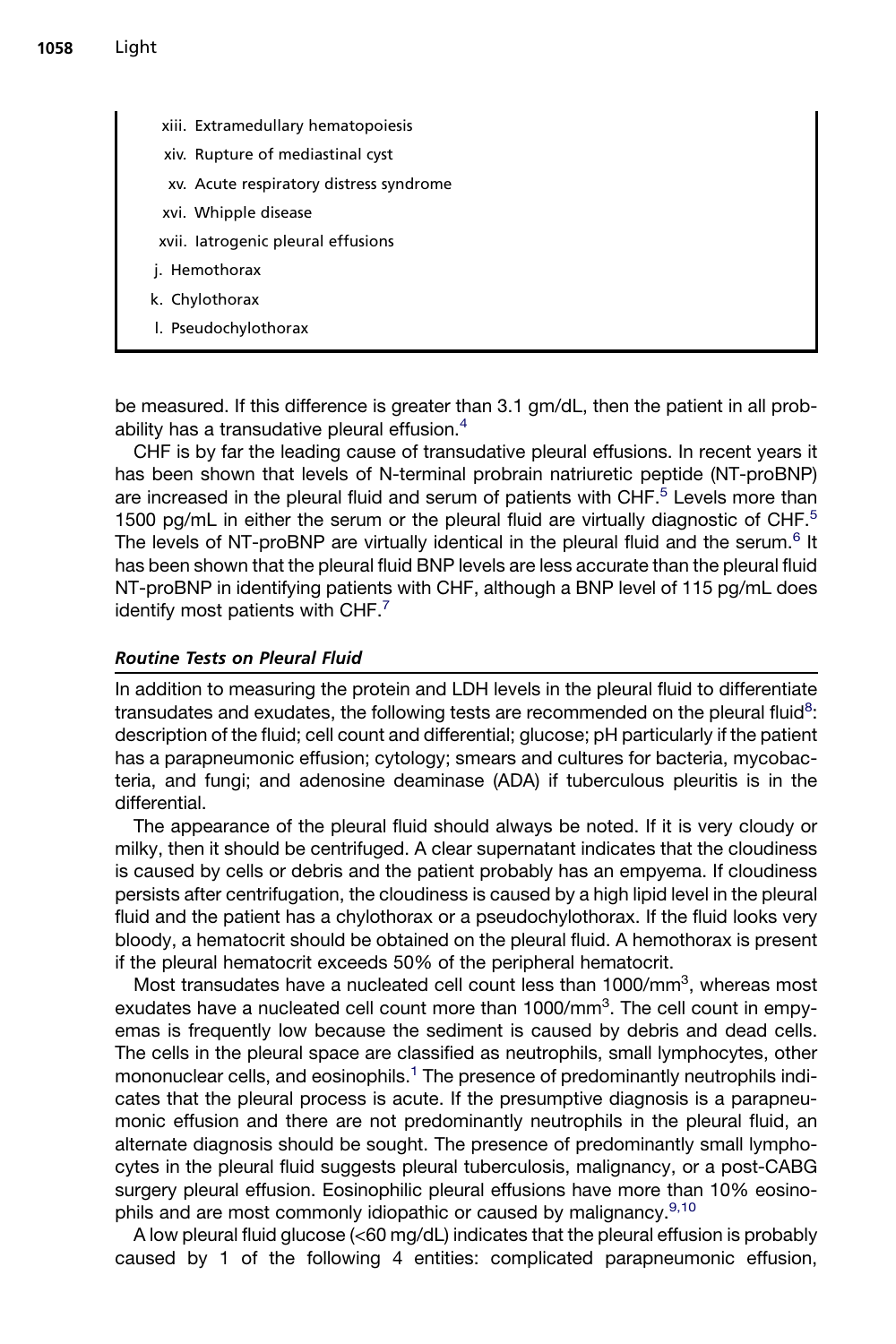<span id="page-4-0"></span>malignant pleural effusion, tuberculous pleural effusion, and rheumatoid pleural effusion. Other rare causes of low glucose effusions are hemothorax, paragonimiasis, Churg-Strauss syndrome, and occasionally lupus pleuritis. If a patient has a parapneumonic effusion, the pleural fluid pH should be measured because the lower the pH, the more likely the patient is to require surgery for the effusion.<sup>[11](#page-13-0)</sup> To be clinically useful, the pH must be measured with a blood gas machine; pH meter and indicator strips are not sufficiently accurate.<sup>[12](#page-13-0)</sup>

If there is any suspicion that the patient has a malignancy, a cytologic examination on the pleural fluid is indicated. If the patient has malignancy, the cytology is diagnostic in about 65%. The cytology is more likely to be positive with adenocarcinoma than with squamous cell carcinoma, Hodgkin disease, or lymphoma.

If bacterial infection is suspected as a cause of the pleural effusion, bacterial smears and cultures of the pleural fluid should be obtained. It has been shown that using blood culture bottles inoculated at the bedside increases the number of positive cultures by about 50%.<sup>13</sup> In like manner if tuberculous pleuritis is suspected, use of a BACTEC (BD Franklin Lakes, NJ, USA) system with bedside inoculation provides higher yields and faster results than do conventional methods.<sup>[1](#page-12-0)</sup> If tuberculous pleuritis is suspected, a pleural fluid ADA level should be obtained. Pleural fluid ADA levels more than 40 U/L in a patient with predominantly lymphocytes in their pleural fluid are virtually diagnostic of tuberculous pleuritis.[14](#page-13-0)

# Approach to Patient with No Diagnosis After a Thoracentesis

When one considers the diseases most likely to cause pleural effusions (Table 1), this provides some guidance as to how to proceed. The first procedure that is recommended is a computed tomography (CT) angiogram. Not only does the CT angiogram show whether or not a pulmonary embolus (the fourth leading cause of a pleural effusion) is present, it also identifies the presence of pulmonary infiltrates, pleural masses, or mediastinal lymphadenopathy, providing clues to the cause of the pleural effusion.

# **Observation**

If the CT angiogram is not diagnostic of pulmonary embolism and if there are no other abnormalities in the parenchyma, pleura, or mediastinum, observation is probably the

| Table 1<br>Estimated annual incidence of various causes of pleural effusions in the United States |         |
|---------------------------------------------------------------------------------------------------|---------|
| <b>CHF</b>                                                                                        | 500,000 |
| Parapneumonic effusion                                                                            | 300,000 |
| Malignant pleural effusion                                                                        | 200,000 |
| Lung                                                                                              | 60,000  |
| <b>Breast</b>                                                                                     | 50,000  |
| Lymphoma                                                                                          | 40,000  |
| Other                                                                                             | 60,000  |
| Pulmonary embolization                                                                            | 150,000 |
| Viral disease                                                                                     | 100,000 |
| Cirrhosis with ascites                                                                            | 50,000  |
| Post-CABG surgery                                                                                 | 50,000  |
| Gastrointestinal disease                                                                          | 25,000  |
| <b>Tuberculosis</b>                                                                               | 2500    |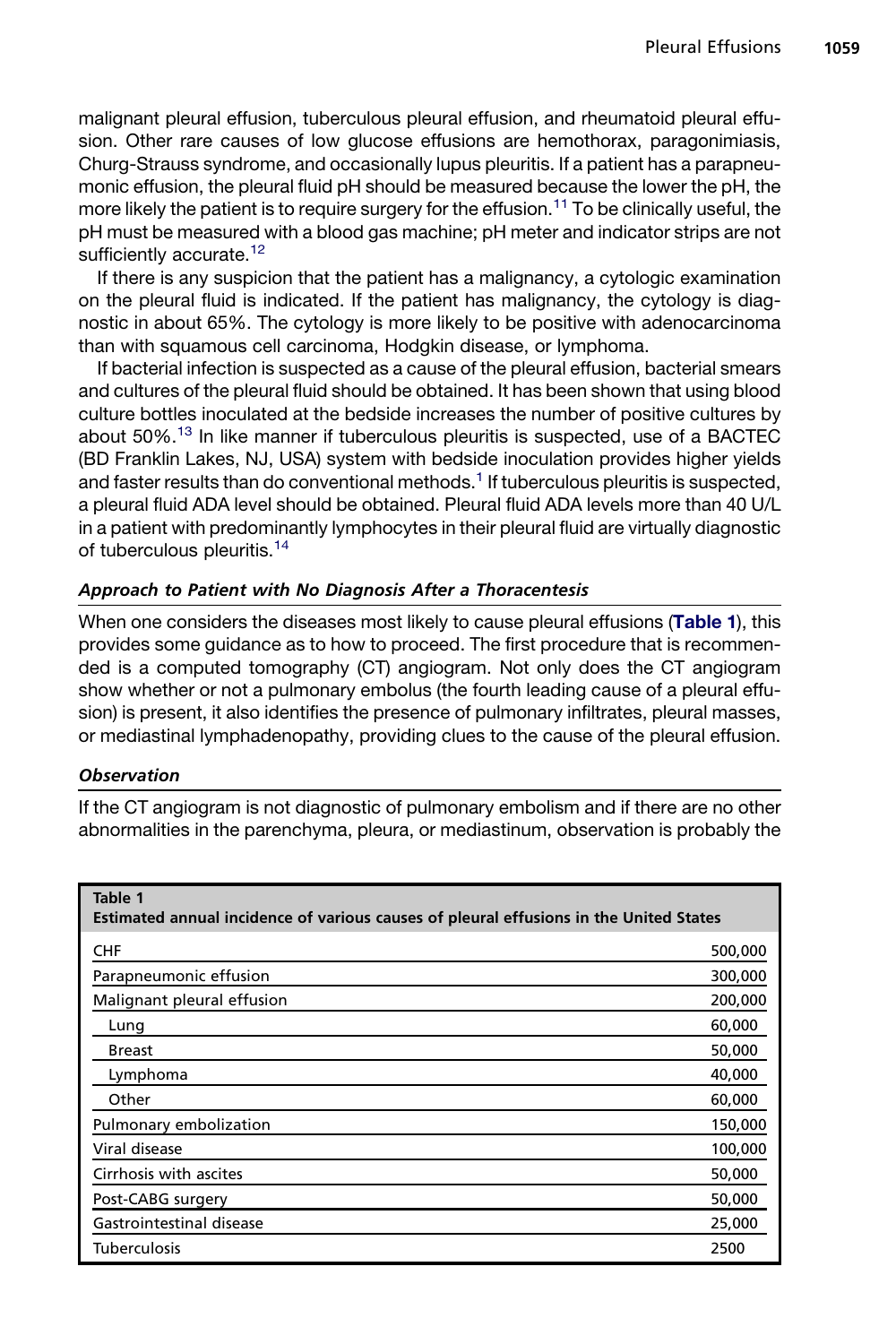best course of action if the patient is improving. It is estimated (see [Table 1](#page-4-0)) that 100,000 cases of pleural effusions each year are caused by viral illnesses. Pleural effusions caused by viral illnesses are self-limited, and invasive procedures such as bronchoscopy or thoracoscopy do not establish the diagnosis.

# Needle Biopsy of Pleura

If the patient has a pleural mass or pleural thickening, consideration should be given to performing a CT-guided cutting needle biopsy of the abnormal area.[15](#page-13-0) The CT-guided cutting needle biopsy provides a significantly higher diagnostic yield than does the blind needle biopsy of the pleura.<sup>[15](#page-13-0)</sup> In the past blind needle biopsy of the pleural was frequently performed primarily to establish the diagnosis of tuberculous pleuritis or malignancy. However, for the following reasons needle biopsy is rarely indicated if thoracoscopy is readily available. The diagnosis of tuberculous pleuritis is more easily established by showing a pleural fluid ADA more than 40 U/L. Moreover, if the pleural fluid cytology is negative and the patient has malignancy, blind needle biopsy is diagnostic of malignancy in only about 20% of cases.[16](#page-13-0)

# Bronchoscopy

If the patient has a parenchymal lesion, a massive pleural effusion or hemoptysis, bronchoscopy should be performed. However, if none of these abnormalities is present, then bronchoscopy is not indicated because in this situation it is rarely diag-nostic.<sup>[17](#page-13-0)</sup> If the mediastinum is shifted toward the side of the effusion, bronchoscopy is also indicated because this finding is suggestive of an obstructed bronchus.

# Thoracoscopy

Thoracoscopy establishes the diagnosis of either malignancy or tuberculosis in nearly 100% of cases.<sup>[18](#page-13-0)</sup> Thoracoscopy should be performed only when less invasive procedures are nondiagnostic. In patients with undiagnosed pleural effusions, 4 characteristics are suggestive that the patient has a malignant pleural effusion, namely, (1) a symptomatic period of more than a month, (2) absence of fever, (3) blood-tinged or bloody pleural fluid, or (4) CT findings suggestive of malignancy (pulmonary or pleural masses, pulmonary atelectasis, or lymphadenopathy).<sup>[19](#page-13-0)</sup> In 1 study of 93 patients with negative cytology who were referred for thoracoscopy, 28 had all 4 criteria and all had malignancy, whereas 21 had at most 1 criterion and none had malignancy.<sup>[19](#page-13-0)</sup> If thoracoscopy is performed for an undiagnosed pleural effusion, a procedure should be performed to create a pleurodesis at the time of the thoracoscopy.

# DISEASES THAT MOST COMMONLY CAUSE PLEURAL EFFUSION

In the sections that follow, the diseases that most commonly cause pleural effusions are discussed.

# CHF

CHF is responsible for more pleural effusions than any other disease entity. In most cases the origin of the pleural fluid is fluid in the interstitial spaces of the lung resulting from an increased wedge pressure.<sup>20</sup> However, patients with right heart failure may also develop a pleural effusion.<sup>[21](#page-13-0)</sup> The pleural effusion is usually bilateral, but if unilateral it is more commonly on the right. $22$ 

The diagnosis is usually suggested by the clinical picture of CHF. Initially a thoracentesis is indicated only if the patient has pleuritic chest pain, is febrile, or if the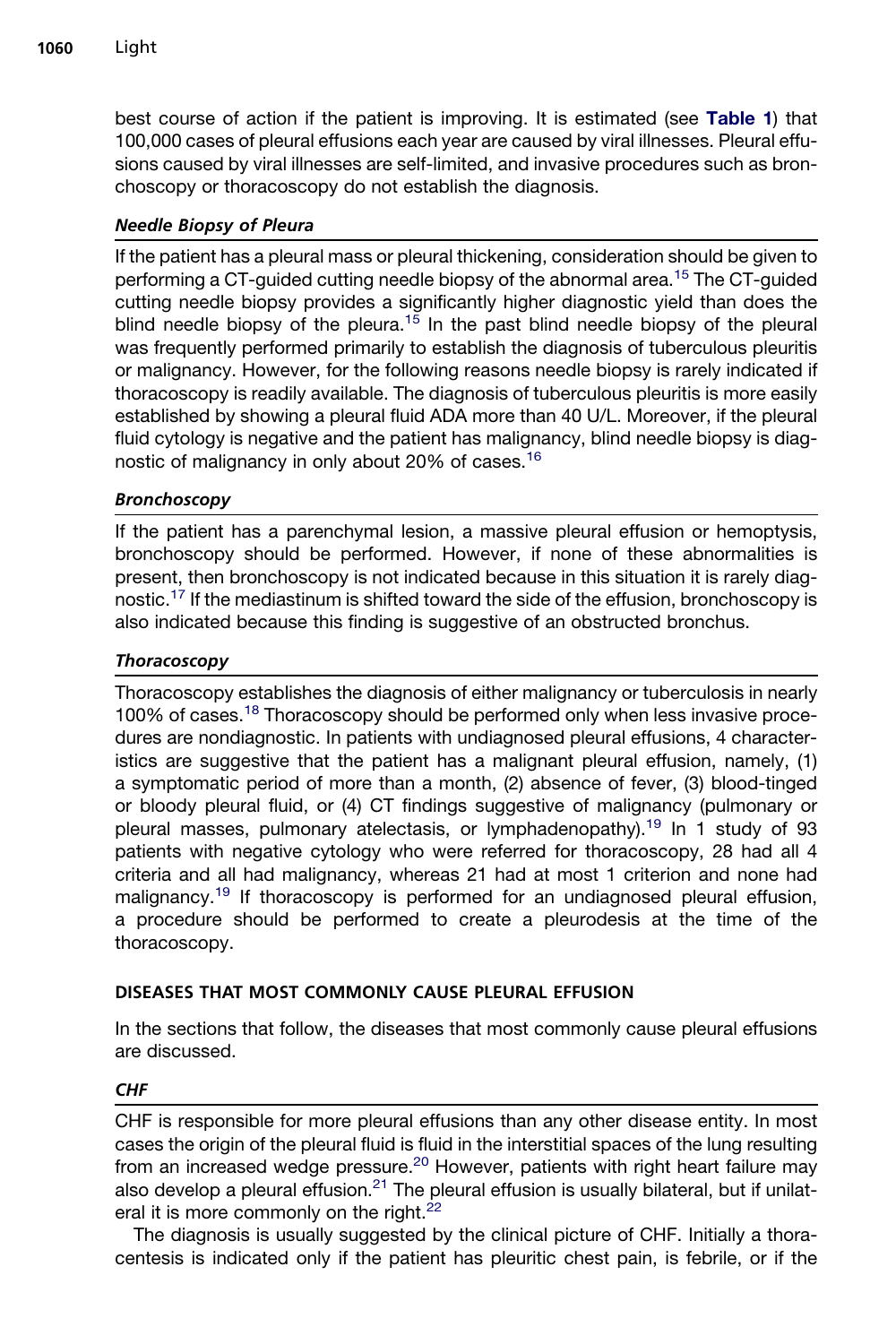effusions are greatly disparate in size. If the effusion persists after treatment of the CHF is initiated, a thoracentesis can be performed. The pleural fluid is a transudate by definition, but if diuretics have been administered to the patient, the pleural fluid may meet the Light exudative criteria, as discussed earlier. That the fluid is caused by CHF may be established by showing an NT-proBNP level more than 1500 pg/mL or a serum-pleural fluid protein gradient more than 3.1 g/dL. If the effusion is large and the patient is dyspneic, a therapeutic thoracentesis frequently relieves the dyspnea.

# Cirrhosis

The other main cause of a transudative pleural effusion is cirrhosis with ascites. The predominant mechanism leading to a pleural effusion in a patient with cirrhosis and ascites is the movement of ascitic fluid through a diaphragmatic defect into the pleural space.<sup>[23](#page-13-0)</sup> At times, the ascites may not be apparent clinically. The initial management of the pleural effusion associated with cirrhosis and ascites should be directed toward treatment of the ascites with a low-salt diet and diuretics. If this strategy is ineffective, then liver transplantation is the best option. If liver transplantation is not feasible, the next best treatment is implantation of a transjugular intrahepatic portosystemic shunt (TIPS).<sup>[24](#page-13-0)</sup> If neither TIPS nor liver transplantation is feasible, the best alternative is probably videothoracoscopy with closure of the diaphragmatic defects and pleurodesis, but this approach is associated with significant morbidity and mortality.<sup>[25](#page-13-0)</sup>

# Parapneumonic Effusions and Empyema

A parapneumonic effusion is any pleural effusion associated with bacterial pneumonia, lung abscess, or bronchiectasis. Approximately 1 million individuals are hospitalized each year with pneumonia and because approximately 40% have a pleural effusion, parapneumonic effusion is one of the most common pleural effusions. Parapneumonic effusions that require tube thoracostomy or that are culture positive are designated complicated parapneumonic effusions. If the pleural fluid is pus, an empyema is present.

All patients with parapneumonic effusion should be treated with antibiotics. For patients with severe community-acquired pneumonia in whom *Pseudomonas* is not suspected, the recommended agents are a  $\beta$ -lactam plus either an advance macrolide or a respiratory fluoroquinolone. If a *Pseudomonas* infection is suspect, an anti-*Pseudomonas* antibiotic such as piperacillin, piperacillin-tazobactam, imipenem, merope-nem, or cefepime should be included.<sup>[26](#page-13-0)</sup> Because anaerobic bacteria cause many parapneumonic effusions, anaerobic coverage with either clindamycin or metronidazole is recommended. $27$  If the patient has a health care-associated pneumonia, vancomycin should be administered because many of these are caused by methicillin-resistant *Staphylococcus aureus*. [28](#page-14-0)

When a patient with pneumonia is evaluated, the possibility of a parapneumonic effusion should be considered. If the diaphragms are not visible throughout their lengths on both the posteroanterior and lateral chest radiograph, the possibility of a parapneumonic effusion should be evaluated with ultrasound, chest CT scan, or lateral decubitus chest radiographs. If the thickness of the fluid is greater than 20 mm, a thoracentesis should be performed.<sup>[29](#page-14-0)</sup> Initially it was recommended that all effusions more than 10 mm thick be sampled, $30$  but it now seems that only effusions more than 20 mm thick need be sampled because almost all effusions smaller than this resolve with only antibiotics.<sup>[29](#page-14-0)</sup>

It is recommended that the initial thoracentesis be a therapeutic thoracentesis.<sup>[1](#page-12-0)</sup> The reasoning behind this recommendation is that if a patient has a needle in their chest, it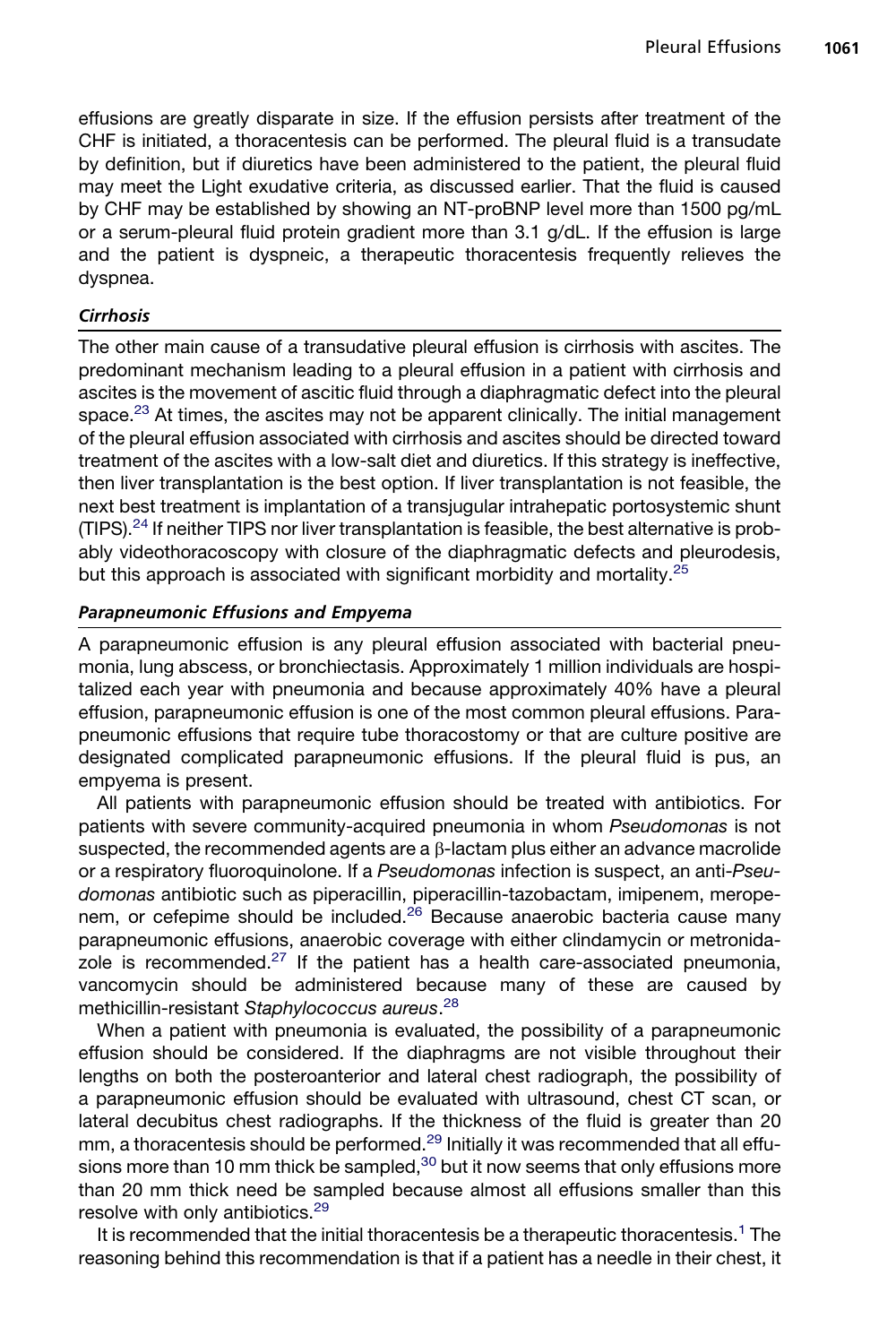is prudent to take all the fluid out. If the fluid does not return, one need not worry about the pleural effusion. Alternative approaches are to insert a small chest tube or perform a diagnostic thoracentesis. There are no controlled studies comparing the efficacy of these 3 approaches. The purpose of the thoracentesis is to determine whether the pleural fluid has those characteristics associated with a bad prognosis, namely a positive Gram stain or culture, a pH level less than 7.20, a glucose level less than 60 mg/dL, an LDH level greater than 3 times the upper limit of normal or the presence of pus. The yield with bacterial cultures is increased if the pleural fluid is inoculated directly into blood culture bottles at the bedside.<sup>[13](#page-13-0)</sup> If the differential cell count does not show predominantly neutrophils, an alternative diagnosis should be sought.<sup>[1](#page-12-0)</sup>

If the pleural fluid cannot be completely removed with the therapeutic thoracentesis or there are bad prognostic factors present, a chest tube should be inserted. Small chest tubes (<14 F) seem to be as effective as large chest tubes and are recommended because they are less painful. $31$  If the pleural fluid is not completely removed by the small chest tube, the pleural fluid is probably loculated. The loculations are created by fibrin bands that result from the intense pleural inflammation. Many papers have been written attesting to the effectiveness of fibrinolytics such as streptokinase, urokinase, or tissue plasminogen activator (tPA) in facilitating drainage of loculated pleural effusions. However, these positive studies were mostly uncontrolled. In the largest study ever performed, 454 patients in a multicenter, double-blind randomized study received streptokinase 250,000 IU or saline, both in a total volume of 30 mL, twice a day for a total of 3 days. $32$  There was no difference in the number of patients requiring additional therapy or the length of hospitalization in the 2 groups. Moreover, subgroup analysis was unable to show any group that appeared to benefit from the streptokinase.<sup>[32](#page-14-0)</sup>

The same group conducted a second study in which they compared the efficacy of 10 mg tPA, 4 mg DNase (Pulmozyme), saline, and the combination of 10 mg tPA and 4 mg DNase $33$  in a double-blind, randomized multicenter study of 210 patients. The primary end point for this study was the reduction in the percentage of the hemithorax occupied by the pleural fluid. The results were as follows: tPA 15.1%, saline 17%, DNase 17.1%, and tPA plus DNase 29.7%. The results with the combination were significantly better than the results with the other 3 regimens.<sup>[33](#page-14-0)</sup> It is recommended that to treat a patient with a loculated parapneumonic effusion with fibrinolytics, the combination of 10 mg tPA plus 4 mg DNase be used.

The primary alternative approach to fibrinolytics for loculated parapneumonic effusions is video-assisted thoracic surgery (VATS) with the breakdown of adhesions, the optimal placement of chest tubes, and possibly decortication. Most patients who undergo VATS need no additional therapy. When 4 studies in the late 1990s are combined, VATS was the definitive procedure in 77% of the patients. After VATS, the median time for chest tube drainage was 5.3 to 12.3 days, the median hospital stay ranged from 5.3 to 12.3 days, and the overall mortality was  $3\%$ .  $34-37$  There have been no randomized studies comparing VATS with the combination of tPA and DNase in the treatment of loculated parapneumonic effusion. If VATS is available and the patient is a surgical candidate, then VATS is the preferred procedure.

When a pleural infection is present, the pleural space must be eradicated before the infection can be cured. At times a rind of fibrous tissue forms on the visceral pleura that prevents the underlying lung from expanding and eliminating the pleural space. In such a situation, the fibrous tissue must be removed from the visceral pleura through a process called decortication. Decortication can frequently be performed at the time of VATS, but on occasion an open thoracotomy must be performed to remove all the fibrous tissue and allow the underlying lung to expand. If the patient does not have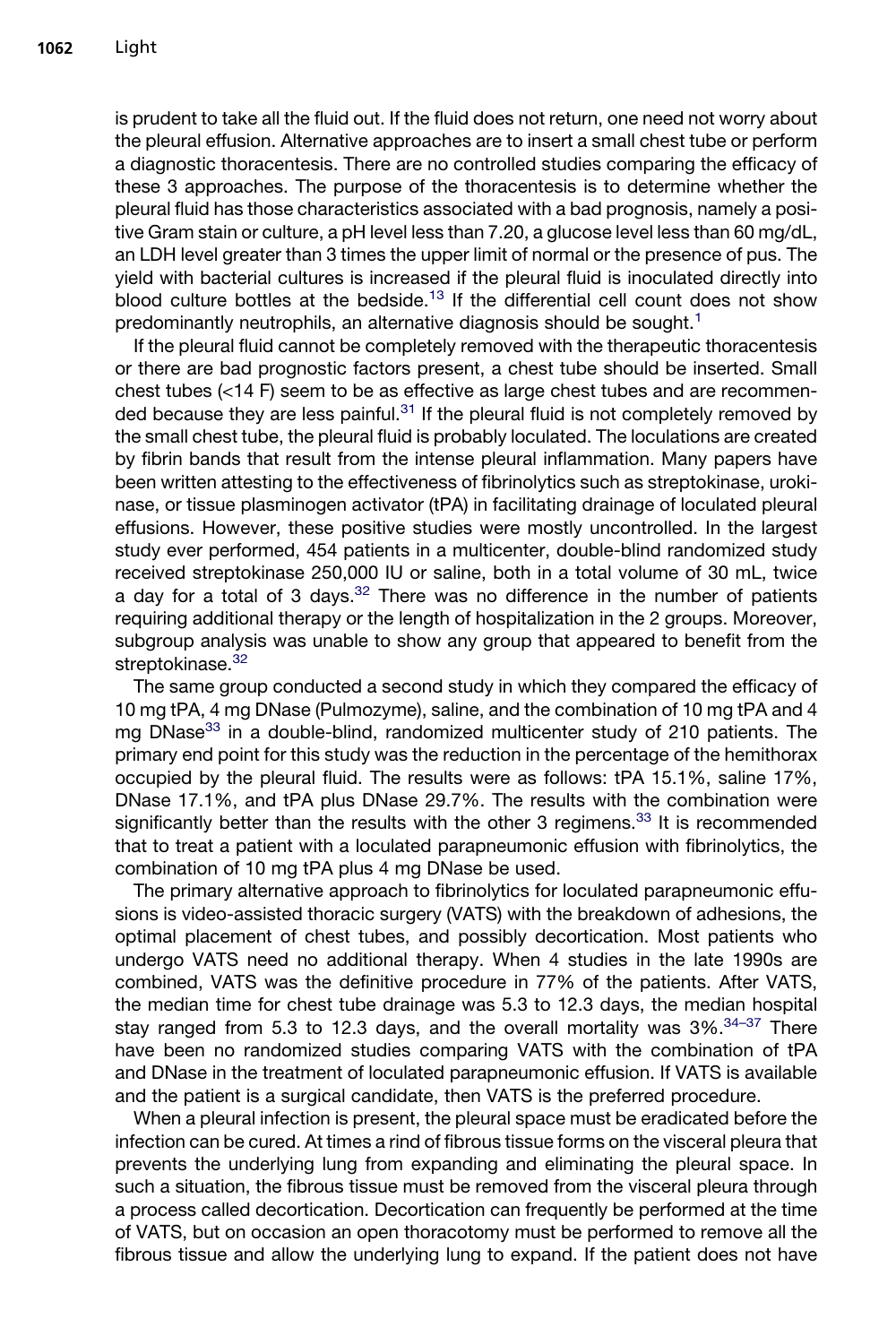uncontrolled pleural sepsis and there is fibrous tissue covering the visceral pleura, the patient need not go to surgery because the fibrous tissue usually resolves with time.

#### MALIGNANT PLEURAL EFFUSION

Malignant pleural effusions are the second most common exudative pleural effusion (see [Table 1](#page-4-0)). Pleural effusions associated with neoplasms arise through at least 5 different mechanisms: (1) the pleural surfaces may be involved by the tumor, which leads to increased permeability of the pleural membranes, possibly because of vascular endothelial growth factor<sup>[38](#page-14-0)</sup>; (2) the neoplasm may obstruct the lymphatics or veins draining the pleural space, leading to the accumulation of pleural fluid; (3) an endobronchial tumor may completely obstruct a bronchus, leading to atelectasis and a pleural effusion from the decreased pleural pressure; (4) a pneumonia distal to a partially obstructed bronchus may lead to a parapneumonic effusion; and (5) the malignancy may disrupt the thoracic duct, leading to a chylothorax.

When a pleural effusion is present in a patient with malignancy, one should attempt to determine the cause of pleural effusion with these 5 causes in mind. The pleural effusion may be caused by a different disease such as CHF, pulmonary embolism, or pneumonia.

The possibility of a malignant pleural effusion should be considered in all patients with undiagnosed exudative pleural effusions. The diagnosis is established by showing malignant cells in the pleural space. The easiest way to establish the diagnosis of a malignant pleural effusion is via cytology of the pleural fluid, as described earlier. If the cause remains undiagnosed after a cytologic examination, the most efficient way to make the diagnosis is with thoracoscopy or with a cutting needle biopsy of the pleura, as described earlier.

The initial step in the management of a malignant pleural effusion is to attempt to identify the site of the primary tumor to decide whether to administer systemic chemotherapy. Approximately 75% of pleural malignancies are caused by lung cancer, breast cancer, or leukemia. To identify the site of the primary, the following studies are indicated: CT scan of the chest looking for a lung primary, mediastinal lymphadenopathy suggestive of a lymphoma, and mammography looking for a breast primary. If these studies are not informative, additional studies should be based on the patient's symptoms and the results of the physical examination.

The prognosis of patients with malignant pleural effusions is grave, with a median life expectancy of 4 to 5 months. The presence of the malignant pleural effusion indicates that the malignancy is disseminated and is not curable with surgery. The aim of therapy for the pleural effusion is to provide the patient with the highest possible quality of life with a minimal amount of hospitalization.

The primary symptom caused by the pleural effusion is dyspnea. Maneuvers designed to remove or prevent the accumulation of pleural fluid are indicated only if the patient's quality of life is reduced by dyspnea and the dyspnea is relieved with a therapeutic thoracentesis. The 2 main treatments for the fluid accumulation with malignant effusions are the implantation of an indwelling catheter and the intrapleural injection of a sclerosing agent to produce a pleurodesis.

The indwelling pleural catheter most commonly used is a 15.5-Fr silicone rubber catheter (PleurX catheter, CareFusion, Waukegan, IL, USA) that can be inserted on an outpatient basis<sup>[39,40](#page-14-0)</sup> by pulmonologists, interventional radiologists, or surgeons. The catheter is tunneled and has a valve on the distal end that prevents fluid or air from passing in either direction through the catheter unless the catheter is accessed with a matching drainage line. The pleural fluid is drained at 24-hour to 48-hour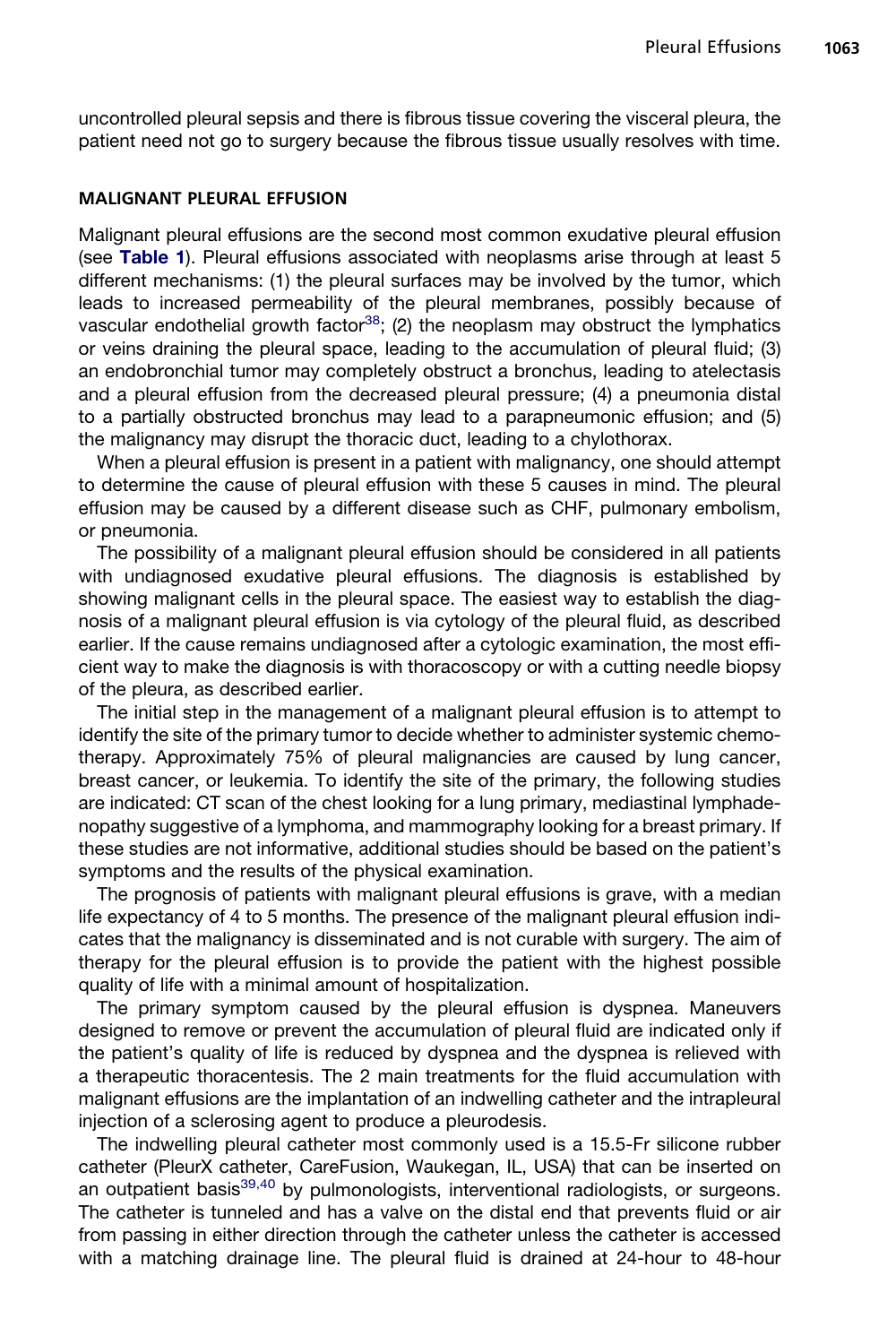intervals by inserting the access tip of the drainage line into the valve of the catheter and then draining the fluid via an external tube into vacuum bottles.<sup>[39](#page-14-0)</sup>

The indwelling pleural catheter is effective in managing malignant pleural effusions.[41](#page-14-0) In 1 retrospective analysis of 250 tunneled pleural catheter insertions in 223 patients at a single center, symptom control was compete in 39% and partial in another 50%.<sup>[42](#page-14-0)</sup> No additional procedure was necessary in 90%.<sup>42</sup> A spontaneous pleurodesis occurs in about 50% of patients who receive the indwelling catheter. In 1 study 173 of 295 catheters (58.6%) were removed because the fluid drainage had become less than 50 mL/d at a mean of 29.4 days after catheter insertion.<sup>[43](#page-14-0)</sup> Reaccumulation of fluid that produced dyspnea occurred in only 5 of the 173 patients (2.9%). The biggest advantage of the indwelling pleural catheter is that it can be inserted as an outpatient. Adverse effects events associated with the indwelling catheter include pleural infection (2.8%) (which can be managed with intravenous antibiotics, leaving the catheter in place), catheter blockage (which can be managed with the instillation of a fibrinolytic into the catheter or replacement of the catheter), and chest pain with the removal of fluid (which can be minimized by draining the fluid more slowly).  $44$ 

The primary alternative to insertion of an indwelling pleural catheter is to inject an irritant into the pleural space, which can create an intense inflammatory response, leading to fusion of the visceral and parietal pleural.<sup>[1](#page-12-0)</sup> Many different agents have been used as pleurodesing agents, but doxycycline 500 mg is the agent I recommend. The only 2 agents approved by the US Food and Drug Administration are talc and bleomycin. Talc is the agent most commonly used, $45$  but it is not recommended because it causes fatal acute respiratory distress syndrome (ARDS) in more than 1% of patients.<sup>[46](#page-14-0)</sup> ARDS seems to be related to talc with small particle size, and talc should never be used if the size of the talc particles is not known.<sup>[1](#page-12-0)</sup> Another reason that talc is not recommended is that in the biggest randomized controlled study ever performed for pleurodesis, talc administered either as a slurry or insufflated at thoracoscopy was not particularly effective.<sup>[46](#page-14-0)</sup>

The following is the procedure recommended for pleurodesis. A chest tube (9–14 Fr) is inserted and the pleurodesing agent is injected as soon as the lung is completely expanded. Before the agent is injected, the patient should undergo conscious sedation with systemic medications such as lorazepam or midazolam, because the procedure can be painful. Doxycycline 500 mg in 50 mL saline is injected through the chest tube into the pleural space and then the tube is clamped for the next 1 to 2 hours. The chest tube is then unclamped and negative pressure is applied until the drainage becomes less than 150 mL/d. The chest tube is then removed. Pleurodesis performed in this manner is effective in obliterating the pleural space and controlling the effusion about 80% of the time. The disadvantage of this procedure is that the patient has to remain hospitalized for a median of about 5 days. If patients remain dyspneic after either insertion of the indwelling catheter or pleurodesis, the dyspnea can be treated with opiates, which are titrated just as they are for pain.

#### PLEURAL EFFUSION CAUSED BY PULMONARY EMBOLISM

Pulmonary embolism is the fourth leading cause of pleural effusions. Approximately 20% to 40% of patients with pulmonary embolism have a pleural effusion. $47$  The presence of pleuritic chest pain in a patient with a pleural effusion is suggestive of pulmonary embolus. More than 75% of patients with pleural effusions secondary to pulmonary emboli have pleuritic chest pain.[47](#page-14-0)

The pleural effusions secondary to pulmonary emboli are usually unilateral and occupy less than one-third of the hemithorax.<sup>[48](#page-14-0)</sup> Approximately 20% of pleural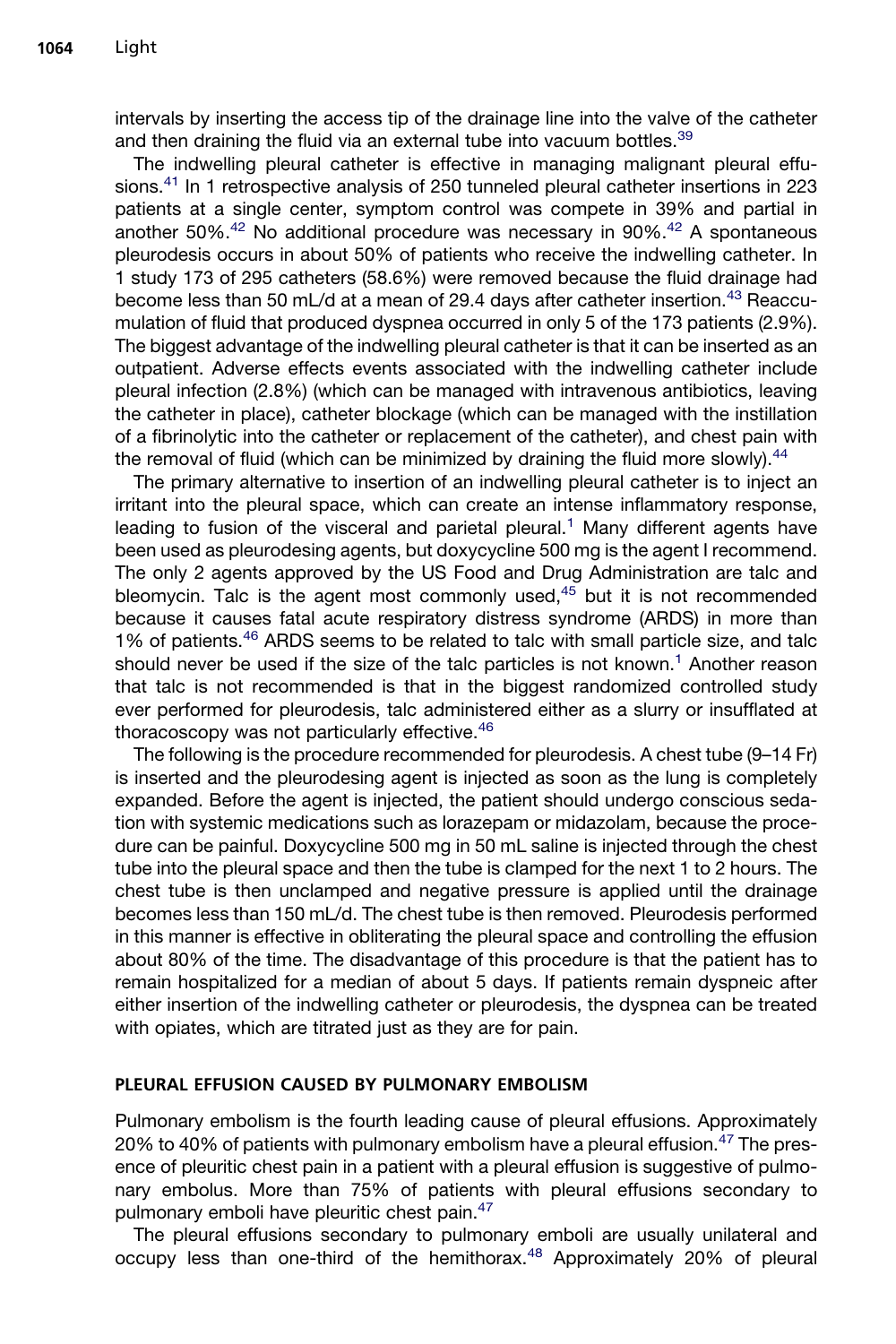effusions secondary to pulmonary emboli are loculated, and loculation is more common if the diagnosis is delayed more than 10 days after symptoms develop.<sup>[48](#page-14-0)</sup> There is not a good correlation between the side of the embolus and the side of the effusion. $48$  The pleural fluid with pulmonary embolism is almost always exudative.  $48,49$ 

The diagnosis of pulmonary embolism should be considered in every patient with an undiagnosed exudative pleural effusion. If the patient has a high probability of pulmonary embolism (see article on pulmonary embolism by Hunt and Bull elsewhere in this issue), the patient should be immediately started on low-molecular-weight heparin or unfractionated heparin, and a test for pulmonary embolism should be performed before a thoracentesis is attempted. The serum p-dimer level should be measured in patients with a low probability of pulmonary embolism. If the  $p$ -dimer level is normal, the diagnosis of pulmonary embolism is virtually ruled out. If the p-dimer level is increased, another test must be performed to confirm the diagnosis of pulmonary embolism.<sup>[49](#page-15-0)</sup> The treatment of patients with pulmonary embolism and pleural effusion is the same as the treatment of patients with pulmonary emboli without pleural effusion. If the effusion increases in size with treatment, a diagnostic thoracentesis should be performed to rule out pleural infection or hemothorax.

# PLEURAL EFFUSIONS CAUSED BY VIRAL DISEASES

It is estimated that viral infections are responsible for 100,000 pleural effusions annu-ally in the United States (see [Table 1](#page-4-0)). However, the diagnosis of a viral pleural effusion is rarely established because it depends on showing an increase in antibodies to the virus. The importance of viral pleural effusions is that they are self-limited. Accordingly, if a patient with an undiagnosed exudative effusion is improving, no additional diagnostic procedures are indicated.

# PLEURAL EFFUSIONS CAUSED BY TUBERCULOSIS

In some parts of the world, tuberculous pleural effusions are the most common pleural effusions, but they are relatively uncommon in the United States (see [Table 1](#page-4-0)). However, if a patient has tuberculous pleuritis, it is important to establish the diagnosis because if the patient is not treated, the effusion spontaneously resolves, but the patient has a high likelihood of subsequently developing pulmonary or extrapulmonary tuberculosis.<sup>[50](#page-15-0)</sup>

The diagnosis of tuberculous pleuritis should be suspected in any patient with an undiagnosed exudative pleural effusion.<sup>[14](#page-13-0)</sup> Patients with tuberculous pleuritis usually have a subacute illness characterized by cough, pleuritic chest pain, and fever. The pleural fluid with tuberculous pleuritis is an exudate that usually has predominantly small lymphocytes and often has a protein level more than 5 gm/dL. The diagnosis is established by showing a pleural fluid ADA level more than 40 IU/L in a lymphocytic pleural effusion.[14](#page-13-0) In equivocal cases, needle biopsy or thoracoscopy may be necessary to establish the diagnosis. Cultures of pleural fluid are positive in less than 20% of patients with tuberculous pleuritis. The treatment of tuberculous pleuritis is the same as the treatment of pulmonary tuberculosis.

# PLEURAL EFFUSIONS AFTER CABG

Almost all patients after CABG develop a pleural effusion, and approximately 10% develop a pleural effusion that occupies more than 25% of the hemithorax.<sup>[51](#page-15-0)</sup> The primary symptom of patients with pleural effusions after CABG is dyspnea. Chest pain and fever are distinctly uncommon. The pleural effusions that occur after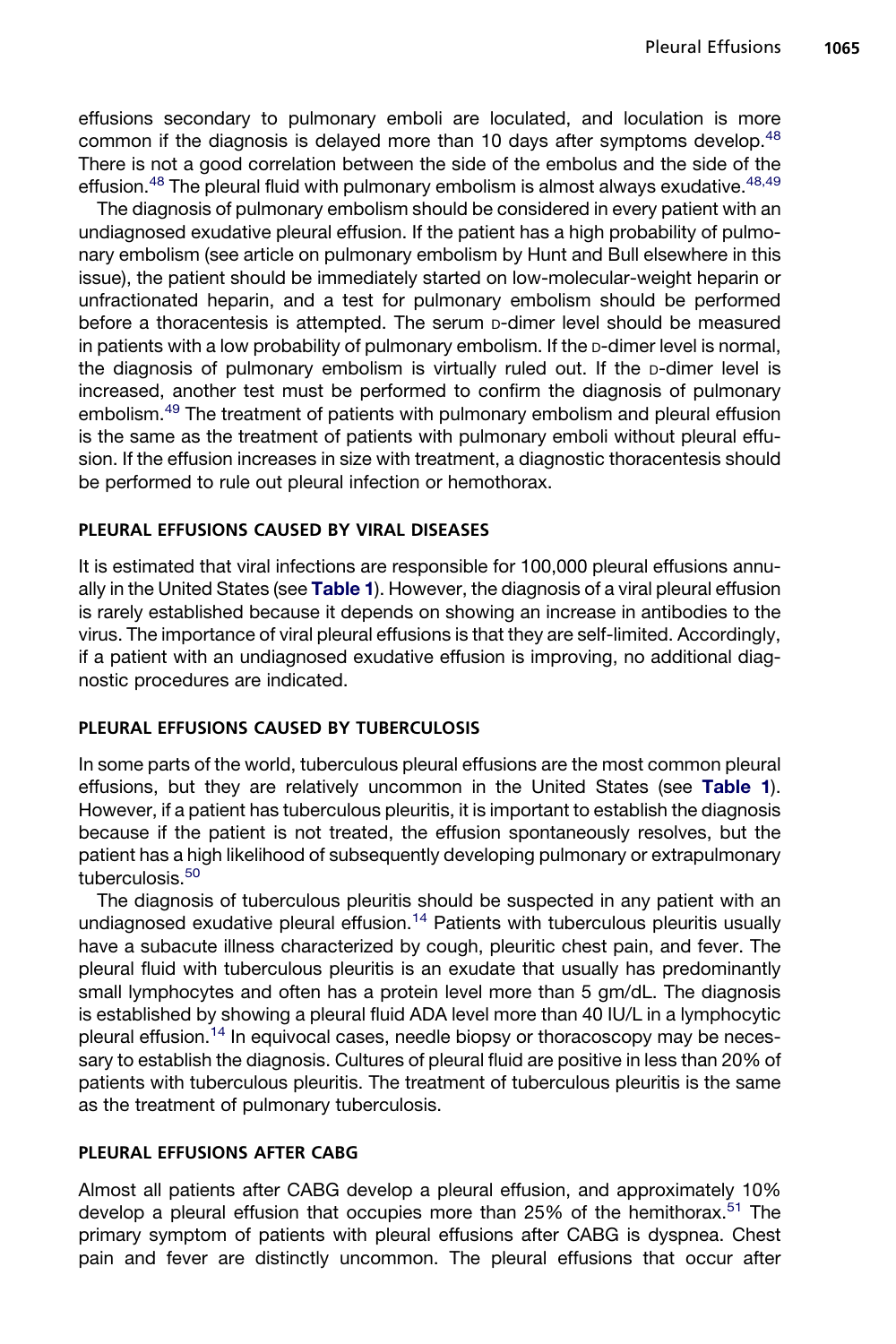CABG can be divided into those that occur within the first 30 days and those that occur after the first 30 days.<sup>[52](#page-15-0)</sup> The pleural fluid in both instances is an exudate. The early effusions are frequently bloody and many contain more than 10% eosinophils. The late effusions are not bloody and contain mostly small lymphocytes.<sup>[53](#page-15-0)</sup>

Patients who are dyspneic from a pleural effusion after CABG should undergo a therapeutic thoracentesis. Patients who are febrile or have pleuritic chest pain should also undergo a thoracentesis to rule out pleural infection. When a thoracentesis is performed in a patient with an effusion after CABG, studies should be performed to rule out CHF, chylothorax, and pleural infection. The possibility of pulmonary embolus should always be considered.<sup>[52](#page-15-0)</sup> Most patients with a pleural effusion after CABG are cured with 1 to 3 therapeutic thoracenteses.<sup>[50](#page-15-0)</sup> There is no evidence that the administration of diuretics or antiinflammatory agents are effective in the management of post- $CARSG$  effusion  $52$ 

# PLEURAL EFFUSIONS CAUSED BY SYSTEMIC LUPUS ERYTHEMATOSUS

Pleural effusions occur in approximately 40% of patients with systemic lupus erythematosus.[1](#page-12-0) The effusions are frequently bilateral but may be unilateral and change from 1 side to the other. Pericardial effusions are frequently present concomitantly with the pleural effusion. The pleural fluid is typically a serous exudate with normal pH and glucose levels and an LDH level less than 2 times the upper limit of normal.<sup>[54](#page-15-0)</sup> The diagnosis of lupus pleuritis is established by using the diagnostic criteria published by the American Rheumatism Association. Patients with lupus pleuritis should be treated with oral prednisone, 80 mg every other day, with rapid tapering once the symptoms are controlled.

# PLEURAL EFFUSIONS CAUSED BY RHEUMATOID DISEASE

Pleural effusions occur in approximately 4% of patients with rheumatoid pleuritis. Most rheumatoid pleural effusions occur in men and most patients have subcutaneous rheumatoid nodules. The effusion is usually small to moderate in size and only occasionally produces symptoms. The pleural fluid with rheumatoid pleuritis is distinctive, with a glucose level less than 30 mg/dL, an LDH level more than 2 times the upper limit of normal, and a pH level less than  $7.20<sup>54</sup>$  $7.20<sup>54</sup>$  $7.20<sup>54</sup>$  It is not clear that any medical therapy exerts a positive influence on the course of rheumatoid pleuritis.

# PLEURAL EFFUSIONS CAUSED BY GASTROINTESTINAL DISEASE

Many different gastrointestinal diseases can have an associated pleural effusion, and it is beyond the scope of this article to discuss them all in detail. Patients with acute pancreatitis frequently have an associated pleural effusion, and at times chest symptoms dominate the clinical picture. The diagnosis is established by showing a high pleural fluid amylase level. Patients with pancreatic pseudocysts may have a large pleural effusion caused by a sinus tract from the pseudocyst into the mediastinum and then into the pleural space. Chest symptoms almost always dominate in this situ-ation and the diagnosis is made by showing a high pleural fluid amylase level.<sup>[55](#page-15-0)</sup>

Esophageal perforation is a diagnosis that should be considered in every critically ill patient with a pleural effusion because if the diagnosis is not made within several days, mortality approaches 100%. Most patients with an esophageal perforation have either a pleural effusion or a hydropneumothorax. The pleural fluid with esophageal perforation is distinctive, with a high amylase level (salivary type), a low pH level, a low glucose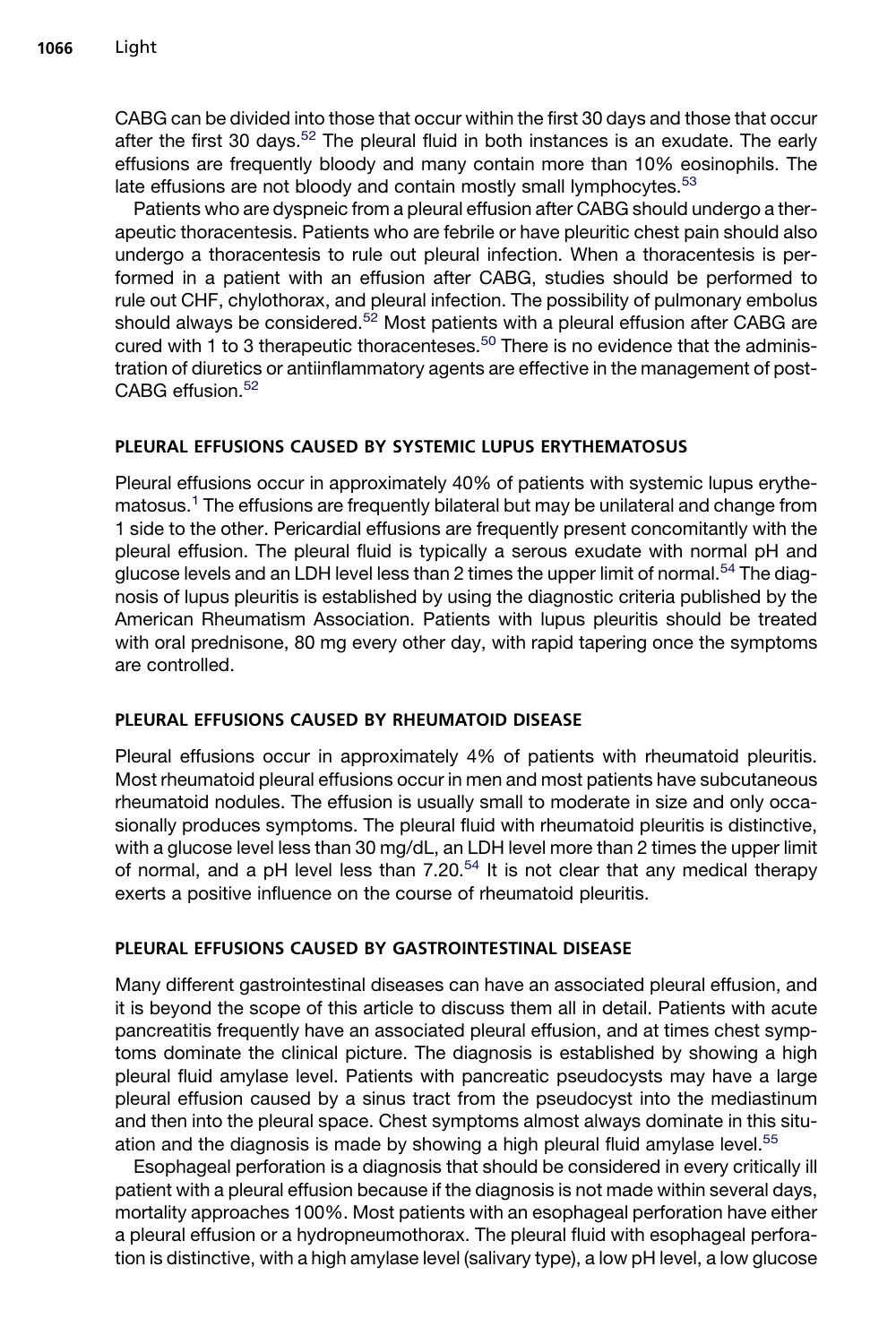<span id="page-12-0"></span>level, and a high LDH level. At times food particles may be seen in the pleural fluid. The treatment is surgical repair of the perforation.

The diagnosis of intra-abdominal abscess should be considered in patients with pleural effusions containing predominantly neutrophils but without pulmonary infiltrates. The abscess can be subphrenic, intrahepatic, intrapancreatic, or intrasplenic. The diagnosis is made with abdominal CT scan and the treatment is drainage of the abscess.1

### PLEURAL EFFUSIONS CAUSED BY DRUG REACTIONS

The possibility that an undiagnosed pleural effusion is caused by a drug reaction should be considered. The primary drugs responsible for pleural effusions include nitrofurantoin, dantrolene, ergot alkaloids, amiodarone, interleukin 2, procarbazine, methotrexate, and clozapine. The pleural effusions associated with the administration of drugs are frequently eosinophilic.

#### CHYLOTHORAX AND PSEUDOCHYLOTHORAX

When pleural fluid is found to be milky or opaque, the patient either has a high lipid pleural effusion or an empyema. If the fluid is centrifuged, the supernatant remains milky or opaque only if the patient has a high lipid pleural effusion. Chylothorax and pseudochylothorax are the 2 effusions with high lipid levels. A chylothorax occurs when the thoracic duct is disrupted and chyle accumulates in the pleural space. With chylothorax, the pleural fluid triglyceride levels usually exceed 110 mg/dL. The treatment of chylothorax is the implantation of a pleuroperitoneal shunt, thoracic duct ligation, or the percutaneous transabdominal thoracic duct blockage.<sup>[56](#page-15-0)</sup>

The high lipid levels in a pseudochylothorax are caused by the accumulation of cholesterol or lecithin-globulin complexes in long-standing (>5 years) pleural effu-sions.<sup>[57](#page-15-0)</sup> Most patients with pseudochylothorax have either rheumatoid pleuritis or have been treated in the past with an artificial pneumothorax for tuberculosis. If the patient is dyspneic from the pleural effusion and if the underlying lung is believed to be functional, a decortication should be considered.<sup>[57](#page-15-0)</sup>

#### OTHER CAUSES OF PLEURAL EFFUSIONS

There are many other causes of pleural effusions (see **[Box 1](#page-1-0)**), which are not discussed in this article because of space considerations. The reader is referred to Refs<sup>1,58</sup> for additional information.

# **REFERENCES**

- 1. Light RW. Pleural diseases. 5h edition. Baltimore (MD): Lippincott Williams & Wilkins; 2007.
- 2. Light RW, MacGregor MI, Luchsinger PC, et al. Pleural effusions: the diagnostic separation of transudates and exudates. Ann Intern Med 1972;77:507–14.
- 3. Romero-Candeira S, Fernandez C, Martin C, et al. Influence of diuretics on the concentration of proteins and other components of pleural transudates in patients with heart failure. Am J Med 2001;110:681–6.
- 4. Romero-Candeira S, Hernandez L, Romero-Brufao S, et al. Is it meaningful to use biochemical parameters to discriminate between transudative and exudative pleural effusions? Chest 2002;122:1524–9.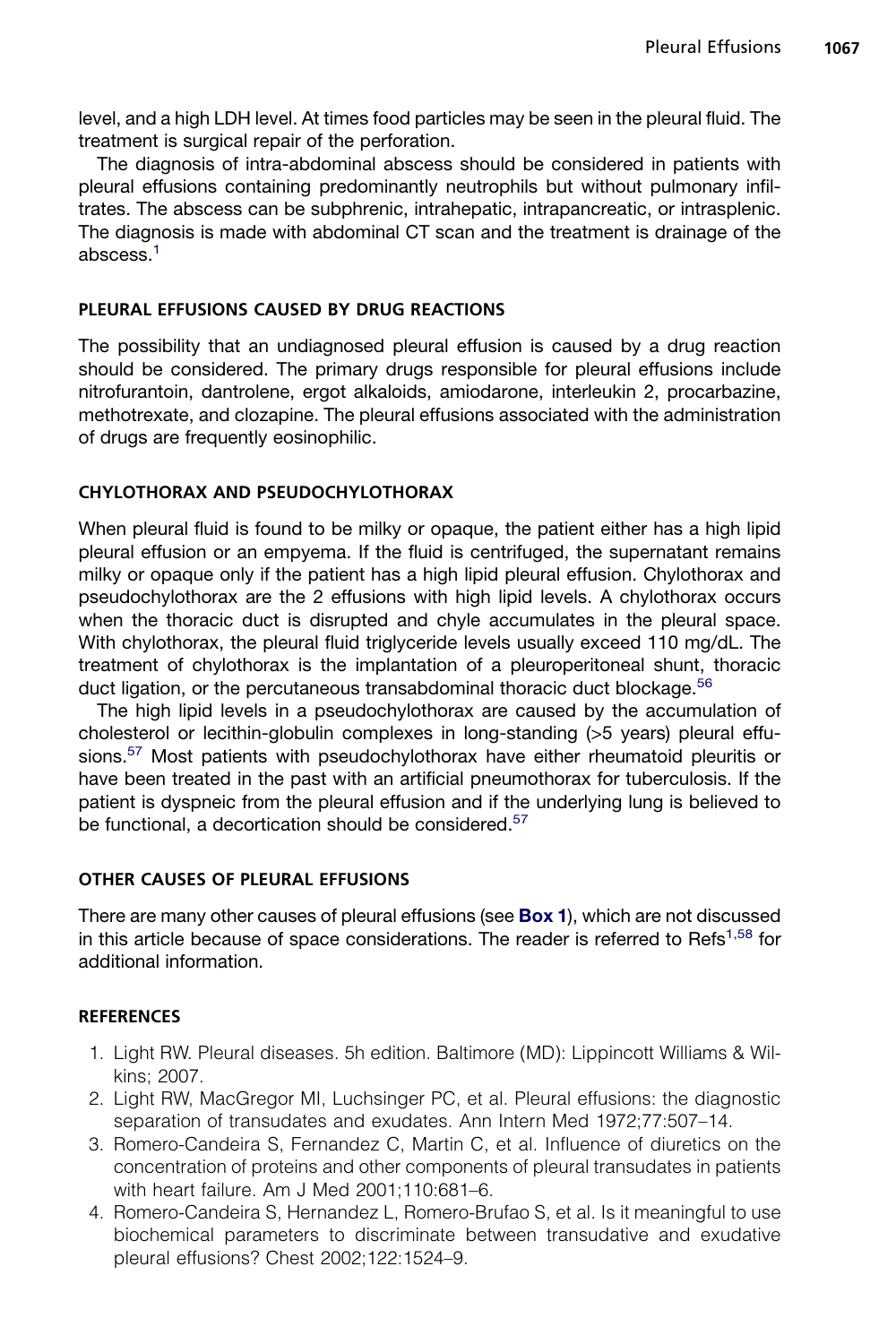- <span id="page-13-0"></span>5. Porcel JM, Vives M, Cao G, et al. Measurement of pro-brain natriuretic peptide in pleural fluid for the diagnosis of pleural effusions due to heart failure. Am J Med 2004;15(116):417–20.
- 6. Kolditz M, Halank M, Schiemanck S, et al. High diagnostic accuracy of NTproBNP for cardiac origin of pleural effusions. Eur Respir J 2006;28:144–50.
- 7. Porcel JM, Martínez-Alonso M, Cao G, et al. Biomarkers of heart failure in pleural fluid. Chest 2009;136:671–7.
- 8. Light RW. Pleural effusion. N Engl J Med 2002;346:1971–7.
- 9. Kalomenidis I, Light RW. Eosinophilic pleural effusions. Curr Opin Pulm Med 2003;9:254–60.
- 10. Krenke R, Nasilowski J, Korczynski P, et al. Incidence and etiology of eosinophilic pleural effusion. Eur Respir J 2009;34:1111–7.
- 11. Colice GL, Curtis A, Deslauriers J, et al. Medical and surgical treatment of parapneumonic effusions: an evidence-based guideline. Chest 2000;118:1158–71.
- 12. Cheng D-S, Rodriguez RM, Rogers J, et al. Comparison of pleural fluid pH values obtained using blood gas machine, pH meter, and pH indicator strip. Chest 1998; 114:1368–72.
- 13. Menzies SM, Rahman NM, Wrightson JM, et al. Blood culture bottle culture of pleural fluid in pleural infection. Thorax 2011;66(8):658–62.
- 14. Light RW. Update on tuberculous pleural effusion. Respirology 2010;15:451–8.
- 15. Maskell N, Gleeson FV, Davies RJ. Standard pleural biopsy versus CT-guided cutting-needle biopsy for diagnosis of malignant disease in pleural effusions: a randomised controlled trial. Lancet 2003;361:1326–30.
- 16. Prakash UR, Reiman HM. Comparison of needle biopsy with cytologic analysis for the evaluation of pleural effusion: analysis of 414 cases. Mayo Clin Proc 1985;60:158–64.
- 17. Chang S-C, Perng RP. The role of fiberoptic bronchoscopy in evaluating the causes of pleural effusions. Arch Intern Med 1989;149:855–7.
- 18. Diacon AH, Van de Wal BW, Wyser C, et al. Diagnostic tools in tuberculous pleurisy: a direct comparative study. Eur Respir J 2003;22:589–91.
- 19. Ferrer J, Roldan J, Teixidor J, et al. Predictors of pleural malignancy in patients with pleural effusion undergoing thoracoscopy. Chest 2005;127:1017–22.
- 20. Wiener-Kronish JP, Matthay MA, Callen PW, et al. Relationship of pleural effusions of pulmonary hemodynamics in patients with congestive heart failure. Am Rev Respir Dis 1985;132:1253–6.
- 21. Tang KJ, Robbins IM, Light RW. Incidence of pleural effusions in idiopathic and familial pulmonary arterial hypertension patients. Chest 2009;136:688–93.
- 22. Kataoka H, Takada S. The role of thoracic ultrasonography for evaluation of patients with decompensated chronic heart failure. J Am Coll Cardiol 2000;35:1638–46.
- 23. Alonso JC. Pleural effusion in liver disease. Semin Respir Crit Care Med 2010;31: 698–705.
- 24. Rossle M, Ochs A, Gulberg V, et al. A comparison of paracentesis and transjugular intrahepatic portosystemic shunting in patients with ascites. N Engl J Med 2000;342:1701–7.
- 25. Milanez de Campos JR, Filho LOA, Werebe EC, et al. Thoracoscopy and talc poudrage in the management of hepatic hydrothorax. Chest 2000;118:137.
- 26. Mandell LA, Barltett JG, Dowell SF, et al. Update of practice guidelines for the management of community-acquired pneumonia in immunocompetent adults. Clin Infect Dis 2003;37:1405–33.
- 27. Rahman NM, Chapman SJ, Davies RJ. The approach to the patient with a parapneumonic effusion. Clin Chest Med 2006;27:253–66.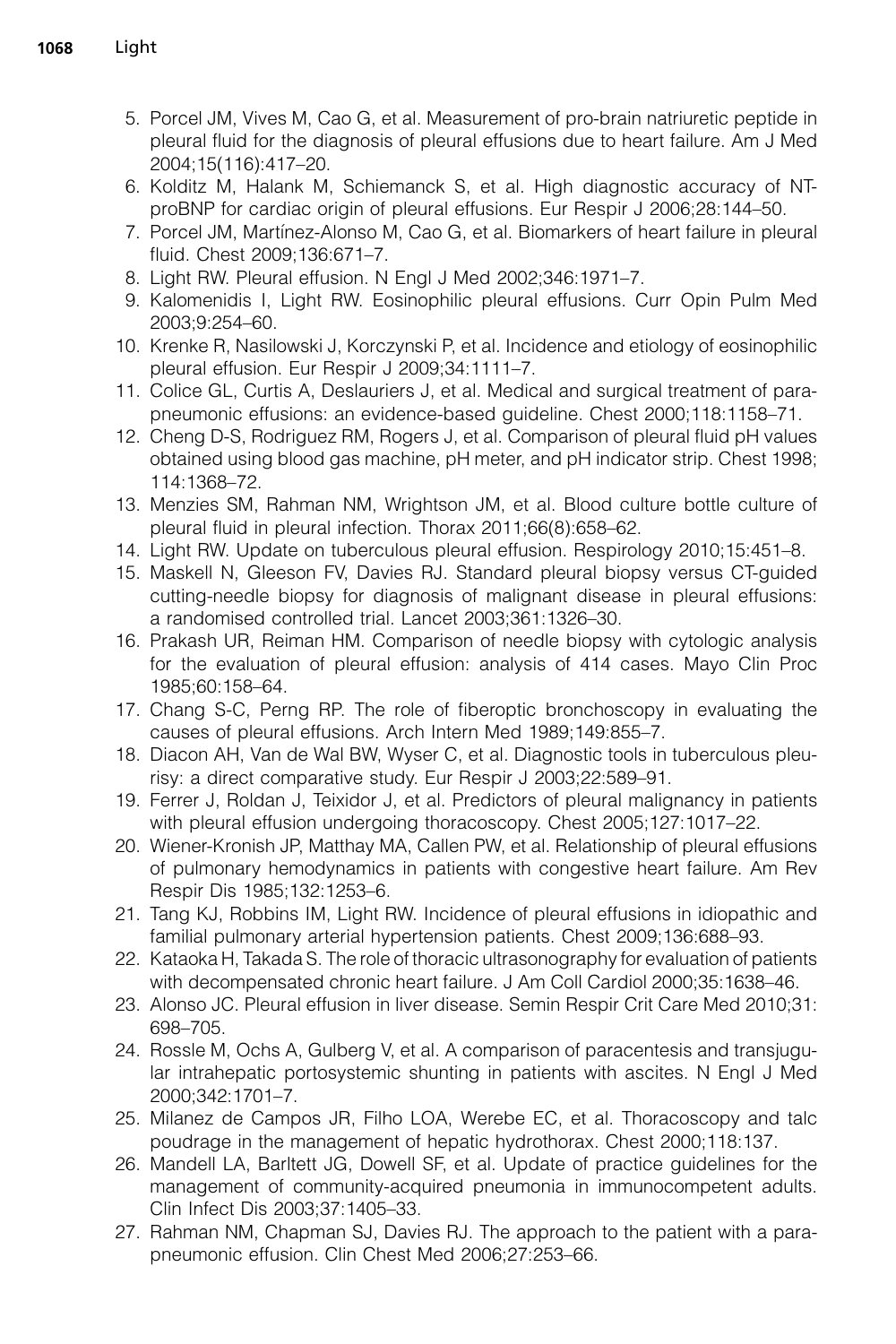- <span id="page-14-0"></span>28. Davies CW, Gleeson FV, Davies RJ. BTS guidelines for the management of pleural infection. Thorax 2003;58(Suppl 2):II18–28.
- 29. Skouras V, Awdankiewicz A, Light RW. What size parapneumonic effusions should be sampled? Thorax 2010;65:91.
- 30. Light RW, Girard WM, Jenkinson SG, et al. Parapneumonic effusions. Am J Med 1980;69:507–11.
- 31. Rahman NM, Maskell NA, Davies CW, et al. The relationship between chest tube size and clinical outcome in pleural infection. Chest 2010;137:536–43.
- 32. Maskell NA, Davies CW, Nunn AJ, et al. U.K. controlled trial of intrapleural streptokinase for pleural infection. N Engl J Med 2005;352:865–74.
- 33. Rahman NM, Maskell N, Davies CW, et al. Primary result of the 2nd multi-centre intrapleural sepsis (MIST2) trial; randomized trial of intrapleural tPA and DNAse in pleural infection. N Engl J Med 2011;365:518–26.
- 34. Landreneau RJ, Keenan RJ, Hazelrigg SR, et al. Thoracoscopy for empyema and hemothorax. Chest 1995;109:18–24.
- 35. Cassina PC, Hauser M, Hillejan L, et al. Video-assisted thoracoscopy in the treatment of pleural empyema: stage-based management and outcome. J Thorac Cardiovasc Surg 1999;117:234–8.
- 36. Lawrence DR, Ohri SK, Moxon RE, et al. Thoracoscopic debridement of empyema thoracis. Ann Thorac Surg 1997;64:1448–50.
- 37. Striffeler H, Gugger M, Im Hof V, et al. Video-assisted thoracoscopic surgery for fibrinopurulent pleural empyema in 67 patients. Ann Thorac Surg 1998;65: 319–23.
- 38. Cheng C-S, Rodriguez RM, Perkett EA, et al. Vascular endothelial growth factor in pleural fluid. Chest 1999;115:760–5.
- 39. Putnam JB Jr, Light RW, Rodriguez RM, et al. A randomized comparison of indwelling pleural catheter and doxycycline pleurodesis in the management of malignant pleural effusions. Cancer 1999;86:1992–9.
- 40. Tremblay A, Robbins S, Berthiaume L, et al. Natural history of asymptomatic pleural effusions in lung cancer patients. J Bronchol 2007;14:98–100.
- 41. Van Meter ME, McKee KY, Kohlwes RJ. Efficacy and safety of tunneled pleural catheters in adults with malignant pleural effusions: a systematic review. J Gen Intern Med 2010;26:70–6.
- 42. Tremblay A, Michaud G. Single-center experience with 250 tunnelled pleural catheter insertions for malignant pleural effusion. Chest 2006;129:362–8.
- 43. Warren WH, Kim AW, Liptay MJ. Identification of clinical factors predicting PleurX catheter removal in patients treated for malignant pleural effusion. Eur J Cardiothorac Surg 2008;33:89–94.
- 44. Chee A, Tremblay A. The use of tunneled pleural catheters in the treatment of pleural effusions. Curr Opin Pulm Med 2011;17:237–41.
- 45. Lee YC, Baumann MH, Maskell NA, et al. Pleurodesis practice for malignant pleural effusions in five English-speaking countries: survey of pulmonologists. Chest 2003;124:2229–38.
- 46. Dresler CM, Olak J, Herndon JE 2nd, et al. Phase III intergroup study of talc poudrage vs talc slurry sclerosis for malignant pleural effusion. Chest 2005;127:909–15.
- 47. Stein PD, Terrin ML, Hales CA, et al. Clinical, laboratory, roentgenographic, and electrocardiographic findings in patients with acute pulmonary embolism and no pre-existing cardiac or pulmonary disease. Chest 1991;100:598–603.
- 48. Porcel JM, Madronero AB, Pardina M, et al. Analysis of pleural effusions in acute pulmonary embolism: radiological and pleural fluid data from 230 patients. Respirology 2007;12:234–9.